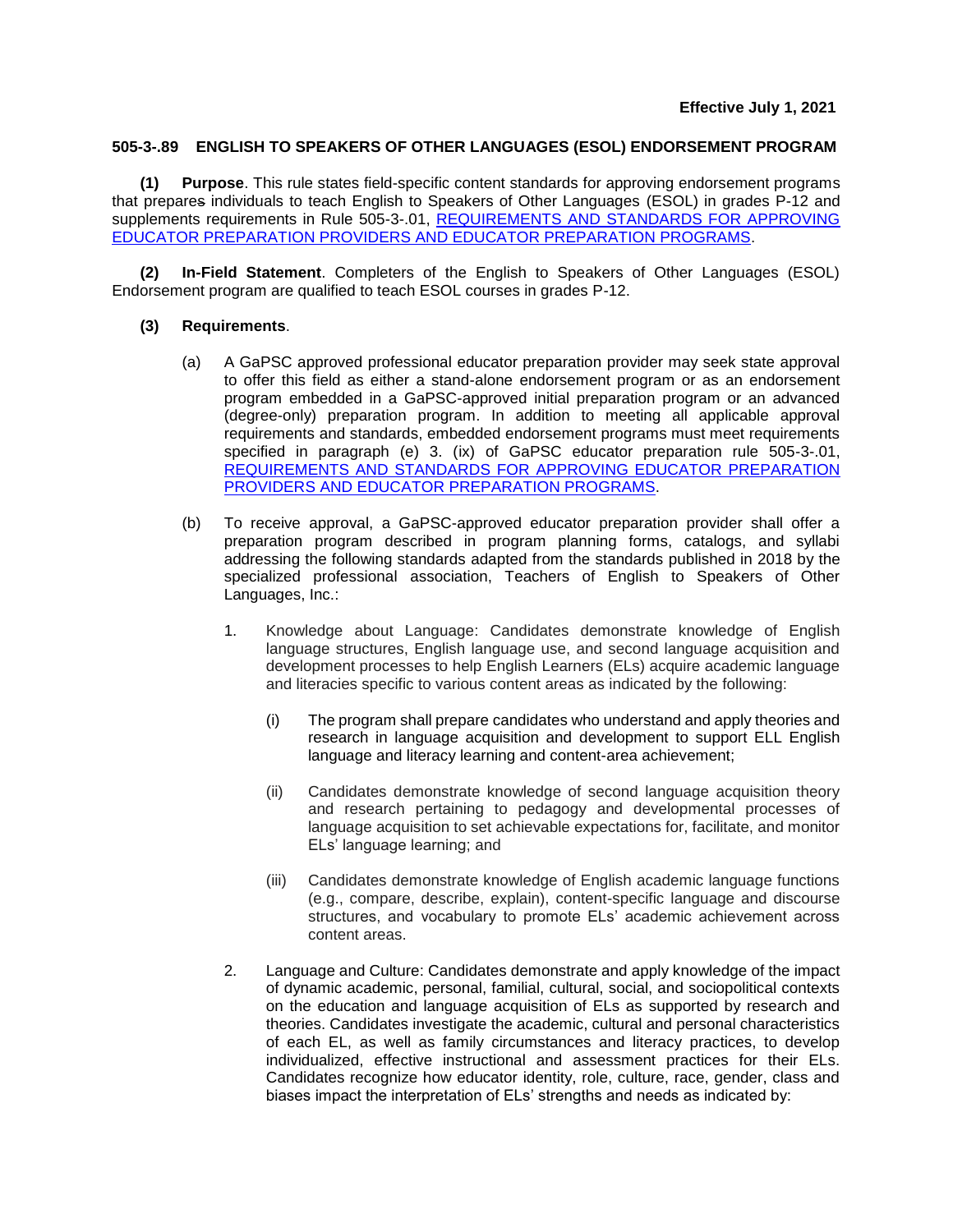- (i) Candidates demonstrate pedagogical language knowledge and critical language awareness that can help understand and challenge the normative discourses and the ways in which dynamic academic, personal, familial, cultural, and social contexts, including sociopolitical factors, impact the education of ELs;
- (ii) Candidates demonstrate knowledge of research and theories of cultural and linguistic diversity and equity that promote critical literacy and critical pedagogies, to support academic achievement and English language acquisition;
- (iii) Candidates devise and implement methods and strategies to understand each ELs' academic characteristics, including background knowledge, educational history, English Language Proficiency (ELP) and current performance data, to develop effective, individualized instructional and assessment practices;
- (iv) Candidates devise and implement methods to learn about personal characteristics of the individual ELs (e.g., interests, motivations, strengths, needs) and their family (e.g., language use, literacy practices, circumstances) to develop effective instructional practices; and
- (v) Candidates use their own and ELs' multiple identities (e.g., professional, cultural, linguistic, multilingual, transnational etc.) as pedagogical resources to empower ELs, by describing their own personal biases, critical consciousness, and conscious knowledge of U.S. culture on their interpretation of the educational strengths and needs of ELs.
- 3. Planning and Implementing Instruction: Candidates plan supportive environments for ELs, design and implement standards-based instruction using evidence-based, ELcentered, interactive approaches. Candidates make instructional decisions by reflecting on individual EL outcomes and adjusting instruction as indicated by:
	- (i) Candidates plan for culturally and linguistically relevant, supportive environments that promote ELs' learning. Candidates design scaffolded instruction of language and literacies to support standards and curricular objectives for ELs' in the content areas;
	- (ii) Candidates instruct ELs using evidence-based, student-centered, developmentally appropriate interactive approaches;
	- (iii) Candidates adjust instructional decisions after critical reflection on individual ELs' learning outcomes in both language and content;
	- (iv) Candidates plan strategies to collaborate with other educators, school personnel, and families in order to support their ELs' learning of language

and literacies in the content areas;

- (v) Candidates use and adapt relevant materials and resources, including digital resources, to plan lessons for ELs, support communication with other educators, school personnel, and ELs and to foster student learning of language and literacies in the content areas; and
- (vi) Candidates utilize WIDA Consortium English Language Development (ELD) standards and ELD assessment results aligned with the state-adopted content